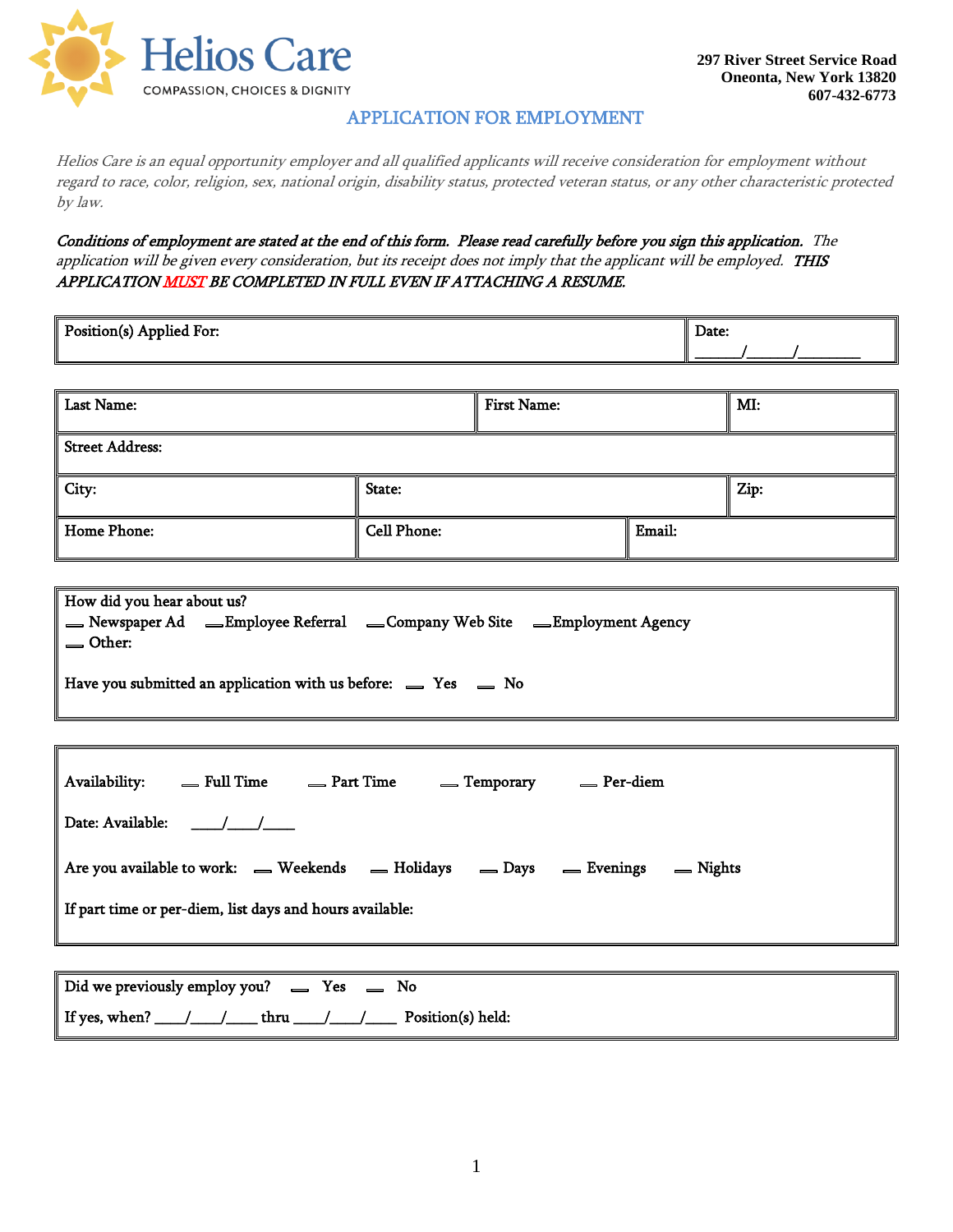Are you legally eligible to work in the United States:  $\qquad \qquad$  Yes  $\qquad \qquad$  No (Proof of eligibility will be required upon offer of employment)

Are you over the age of 18 years:  $\equiv$  Yes  $\equiv$  No

#### EDUCATION:

| <b>School Name/Address</b> | <b>Course of Study</b> | <b>Years Attended</b><br>From-To | Did you Graduate | <b>Type of Degree</b> |
|----------------------------|------------------------|----------------------------------|------------------|-----------------------|
|                            |                        |                                  |                  |                       |
|                            |                        |                                  |                  |                       |
|                            |                        |                                  |                  |                       |

Please list certifications, registrations, or professional licenses held - number, date issued and state (not driver's license).

\_\_\_\_\_\_\_\_\_\_\_\_\_\_\_\_\_\_\_\_\_\_\_\_\_\_\_\_\_\_\_\_\_\_\_\_\_\_\_\_\_\_\_\_\_\_\_\_\_\_\_\_\_\_\_\_\_\_\_\_\_\_\_\_\_\_\_\_\_\_\_\_\_\_\_\_\_\_\_\_\_\_\_\_\_\_\_\_

PRIOR WORK HISTORY (List below all present and past employment, beginning with most recent employer. Please account for all breaks in employment or blocks of time not worked. If you need additional space, please continue on a separate sheet of paper.) Please fill this section out completely, in addition to any resume you may be attaching.

| Company and Address | $From - To$ | Position | <b>Reason for Leaving</b> | <b>Supervisor Name</b> |
|---------------------|-------------|----------|---------------------------|------------------------|
|                     |             |          |                           |                        |
|                     |             |          |                           |                        |
|                     |             |          |                           |                        |

\_\_\_\_\_\_\_\_\_\_\_\_\_\_\_\_\_\_\_\_\_\_\_\_\_\_\_\_\_\_\_\_\_\_\_\_\_\_\_\_\_\_\_\_\_\_\_\_\_\_\_\_\_\_\_\_\_\_\_\_\_\_\_\_\_\_\_\_\_\_\_\_\_\_\_\_\_\_\_\_\_\_\_\_\_\_\_\_\_\_\_\_\_\_\_\_\_

| May we contact employers listed above? |  | If not, indicate which one(s) you do not wish us to contact: |
|----------------------------------------|--|--------------------------------------------------------------|
|----------------------------------------|--|--------------------------------------------------------------|

Are there any other experiences, skills, or qualifications, which you feel, would especially qualify you for the position you have applied for?

Can you with or without reasonable accommodation perform the essential functions of the job? \_\_\_\_ (If you have any questions about the functions of the job, please ask an HR representative before answering this question.)

\_\_\_\_\_\_\_\_\_\_\_\_\_\_\_\_\_\_\_\_\_\_\_\_\_\_\_\_\_\_\_\_\_\_\_\_\_\_\_\_\_\_\_\_\_\_\_\_\_\_\_\_\_\_\_\_\_\_\_\_\_\_\_\_\_\_\_\_\_\_\_\_\_\_\_\_\_\_\_\_\_\_\_\_\_\_\_\_\_\_\_\_\_\_\_\_\_\_

I understand that my employment depends on passing the Helios Care pre-employment physical examination and background checks. I hereby certify that the facts set forth in the above employment application are true and complete to the best of my knowledge and authorize Helios Care to verify their accuracy and to obtain reference information on my work performance. I hereby release Helios Care from any/all liability of whatever kind and nature that, at any time, could result from obtaining and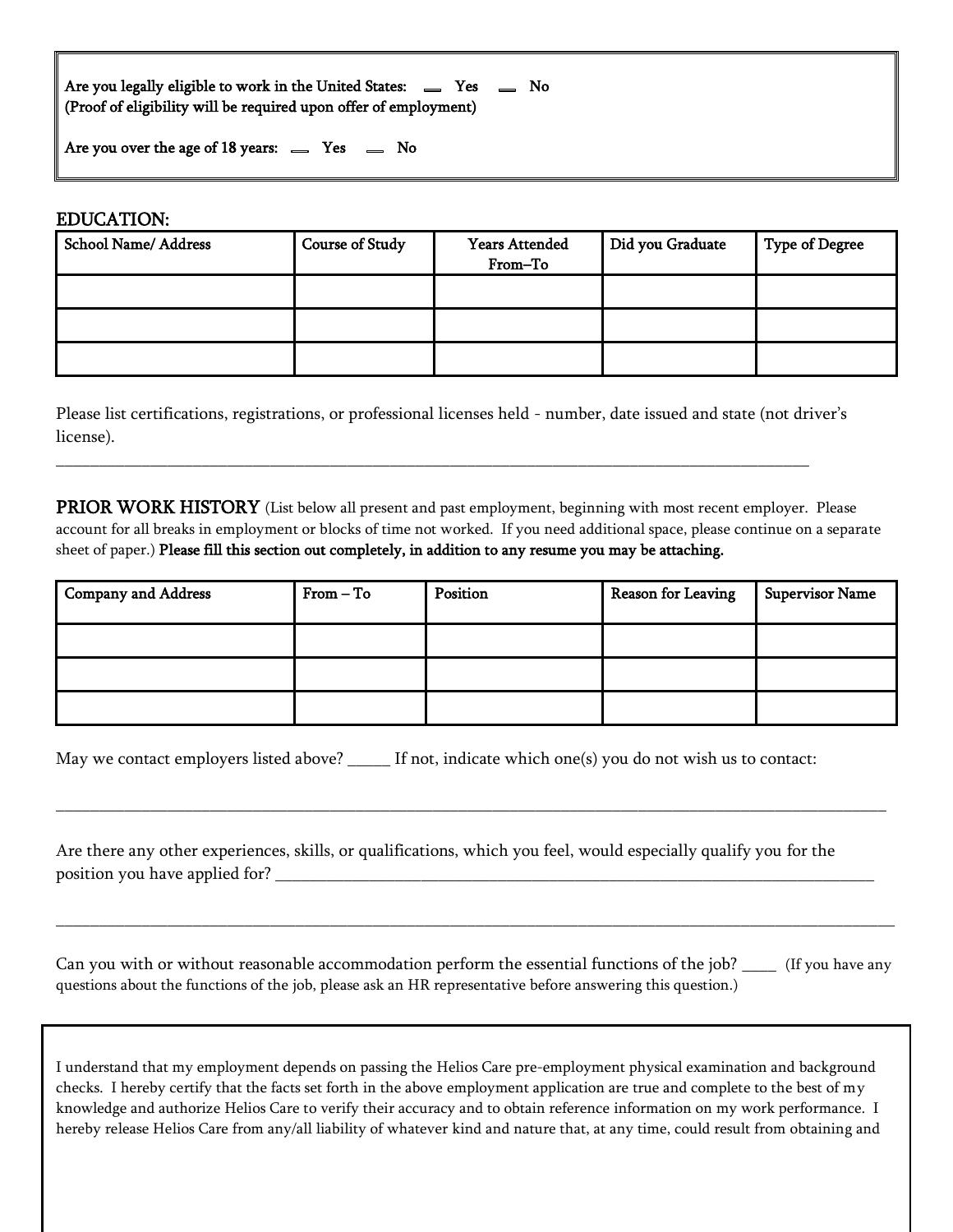having an employment decision based on such information. I understand that, if employed, falsified or misleading statements of any kind or omissions of facts called for on this application shall be considered sufficient basis for dismissal. I agree that in the event of my employment, I will abide by the rules and regulations of Helios Care. I further understand that neither the policies, rules, and regulations of employment nor anything said during the interview process shall be deemed to constitute the terms of an implied employment contract. I understand that, unless otherwise defined by applicable law, any employment relationship with Helios Care is "at will" and that either Helios Care or I may terminate my employment at any time with or without notice or cause.

\_\_\_\_\_\_\_\_\_\_\_\_\_\_\_\_\_\_\_\_\_\_\_\_\_\_\_\_\_\_\_\_\_\_\_\_\_\_\_\_\_\_\_\_\_\_\_\_\_\_\_\_\_\_\_\_\_\_\_\_\_\_\_\_\_\_\_\_\_\_\_\_\_\_\_\_\_\_\_\_\_\_\_\_\_\_\_\_ Date:\_\_\_\_\_\_\_\_\_\_\_\_\_\_

## **PROFESSIONAL REFERENCES**

## **AUTHORIZATION STATEMENT/SIGNATURE**

**I, hereby, authorize Helios Care to contact the individual listed below for personal/job related references.**

**\_\_\_\_\_\_\_\_\_\_\_\_\_\_\_\_\_\_\_\_\_\_\_\_\_\_\_\_\_\_\_\_\_\_\_\_ \_\_\_\_\_\_\_\_\_\_\_\_\_\_\_\_\_\_\_\_\_\_\_\_\_\_\_\_\_\_\_\_\_\_\_\_ \_\_\_\_\_\_\_\_\_\_\_\_\_\_**

**Print Name Signature Date** 

Give the names of three persons not related to you, whom you have known at least three (3) years.

| REFERENCE NAME | <b>COMPANY</b> | ADDRESS/PHONE/EMAIL | # YEARS           |
|----------------|----------------|---------------------|-------------------|
|                |                |                     | <b>ACQUAINTED</b> |
|                |                |                     |                   |
|                |                |                     |                   |
|                |                |                     |                   |
|                |                |                     |                   |
|                |                |                     |                   |
|                |                |                     |                   |
|                |                |                     |                   |
|                |                |                     |                   |
|                |                |                     |                   |
|                |                |                     |                   |
|                |                |                     |                   |
|                |                |                     |                   |
|                |                |                     |                   |
|                |                |                     |                   |
|                |                |                     |                   |
|                |                |                     |                   |
|                |                |                     |                   |
|                |                |                     |                   |
|                |                |                     |                   |
|                |                |                     |                   |
|                |                |                     |                   |
|                |                |                     |                   |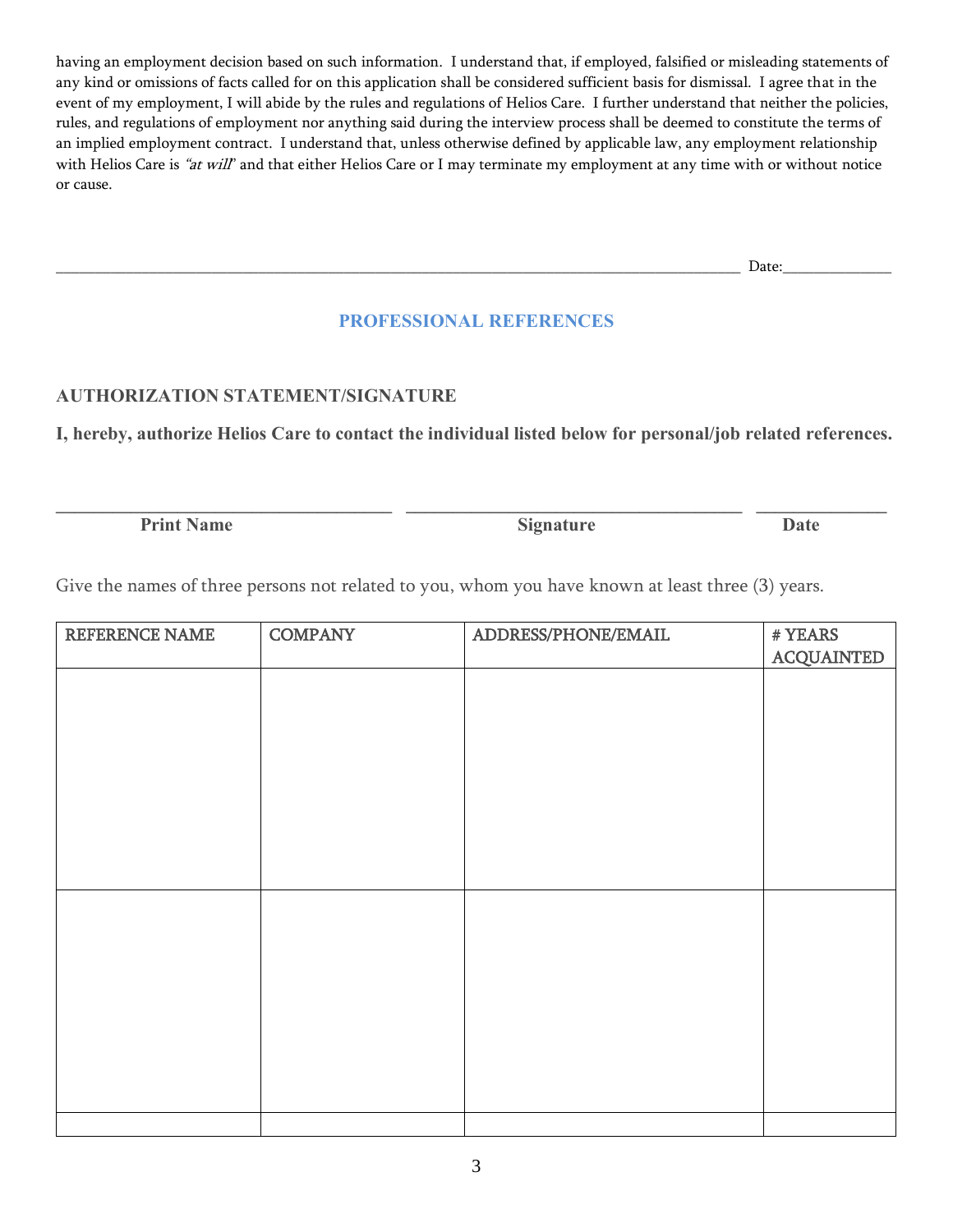

**297 River Street Service Road Oneonta, New York 13820 607-432-6773**

# AFFIRMATIVE ACTION FORM

Government Agencies require reports on status of applicants. This data is for analysis and affirmative action only. Submission is voluntary. Failure to supply this information will not jeopardize or adversely affect any consideration you may receive for employment, or later advancement in employment. Please complete the information requested below. Thank you for your cooperation.

| Position(s) Applied For: |                    | Date: |     |
|--------------------------|--------------------|-------|-----|
| <b>Last Name:</b>        | <b>First Name:</b> |       | MI: |

Sex:  $\qquad \qquad \square \qquad \text{Male} \qquad \square \qquad \text{Female}$ 

#### Race/Ethnicity:

**American Indian or Alaskan Native** – A person having origins in any of any of the original peoples of North American and South America (including Central America), and who maintains tribal affiliation or community attachment.

**Asian** – A person having origins in any of the original peoples of the Far East. Southeast Asia, or the Indian subcontinent including for example, Cambodia, China, India, Japan, Korea, Malaysia, Pakistan, the Philippine Island, Thailand, and Vietnam.

Black of African American – A person having origins in any of the Black racial groups of Africa. Terms such as "Haitian" or "Negro" can be used in addition to "Black or African American."